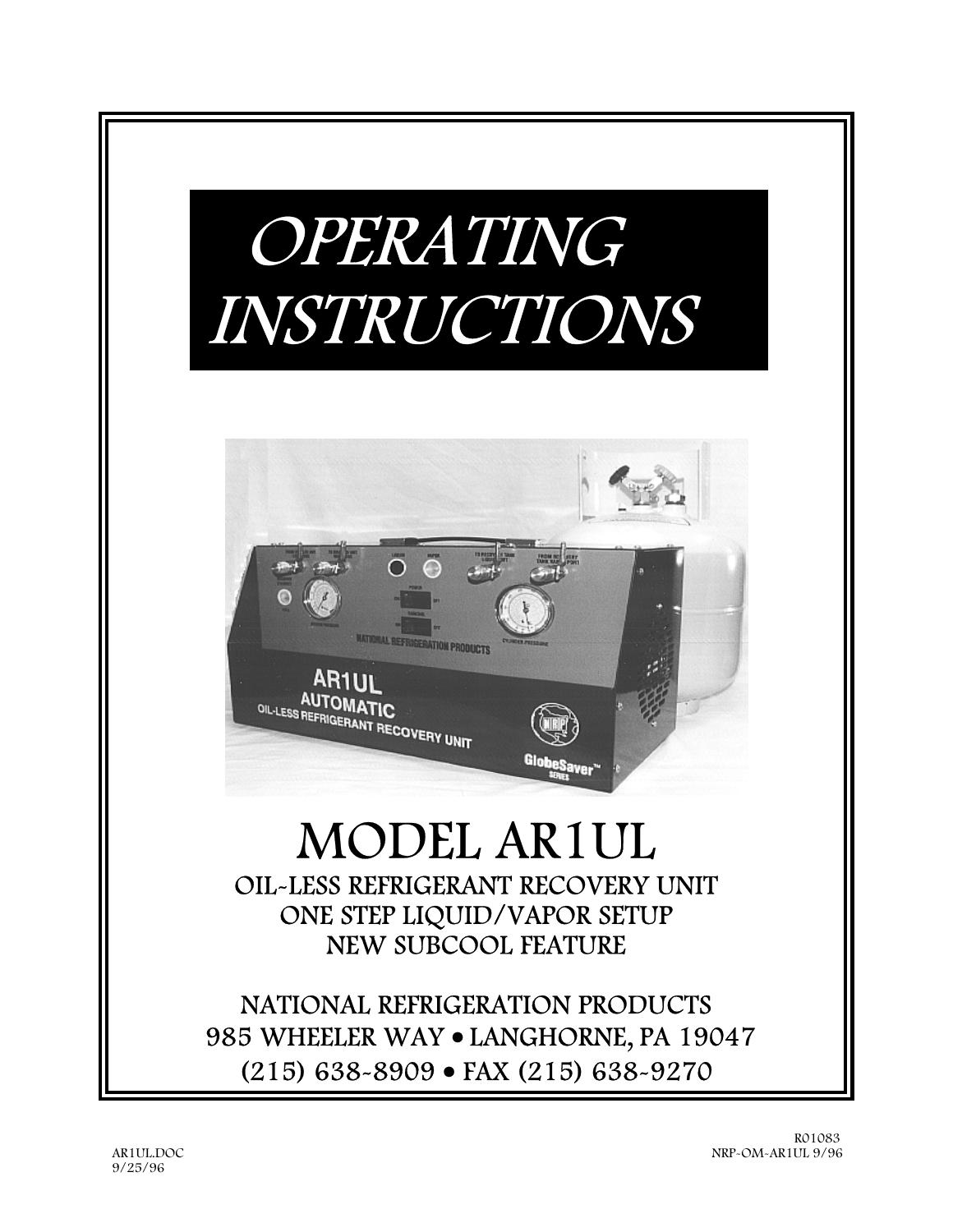# MODEL AR1UL

The AR1UL unit can recover liquid refrigerant when using a recovery cylinder with a 2 port valve or a cylinder with 2 valves ( one liquid and one vapor ).

For safety reasons this unit is equipped with an automatic recovery cylinder shut off. This shut off maintains a maximum 80% fill of the recovery cylinder by volume.

- ALWAYS USE CYLINDERS APPROVED FOR RECOVERY (NRP model NC50U or equivalent).
- DO NOT MIX DIFFERENT REFRIGERANTS IN THE SAME CYLINDER.
- ALWAYS USE AN 053 FILTER DRIER AT THE INLET OF THE AR1UL. THIS WILL PROTECT THE AR1UL COMPRESSOR, PRESSURE REGULATOR AND SOLENOID VALVES.

## NOTE:

- 1. All the valves on the AR1UL must be in the closed position except when the machine is in use. The AR1UL is just like a refrigeration unit and must not be open to air. Moisture from the air will damage the compressor.
- 2. Connect the AR1UL to a properly grounded 115 V, 1 phase, 60 Hz outlet. Do not use an extension cord longer than 25 ft. The voltage drop when using a longer extension cord will damage the compressor.
- 3. Refrigeration hoses should not exceed 8 ft. in length. For optimum recovery rates use 3/8" ID hoses no longer than 5 ft. (It may be necessary to adapt down to 1/4" fittings).
- 4. USE AN 053 DRIER ON THE BALL VALVE LABELED "FROM DISABLED UNIT LIQUID SIDE" TO PROTECT THE COMPRESSOR AND TO PREVENT PARTICLES FROM INTERFERING WITH THE PROPER OPERATION OF THE PRESSURE REGULATOR AND SOLENOID VALVES. The filter-drier must be changed after recovery from a burnout system. The filter-drier must be changed before recovering another refrigerant to avoid mixing refrigerants. The filter-drier must be changed after recovering 50 pounds of refrigerant.
- 5. The AR1UL unit is suitable for recovering R12, R22, R500, R502, R134a, R404A, blends and new refrigerants.
- 6. Always remove schrader cores from access fittings on the disabled unit. This type of restriction reduces the recovery rate drastically. (Use a schrader core removing tool. This allows hose connections without venting).

## Warning

- 1. If possible, avoid the use of an extension cord. The extension cord may overheat. However, if you must use an extension cord, the cord must be 14/3 AWG minimum, oil resistant, meet N.E.C. requirements and be 25' long maximum.
- 2. THE FOLLOWING DAMAGES TO THE AR1UL ARE NOT COVERED BY WARRANTY:
	- Damage to the compressor due to liquid being introduced at the ball valve labeled "FROM RECOVERY TANK VAPOR PORT". This would slug the AR1UL and damage the compressor valves.
	- Damage to the suction pressure regulator and/or the solenoid valves due to particles which were brought in with contaminated refrigerant because an 053 filter drier was not used. Particles such as metal shavings will interfere with the operation of the pressure regulator and the solenoid valves.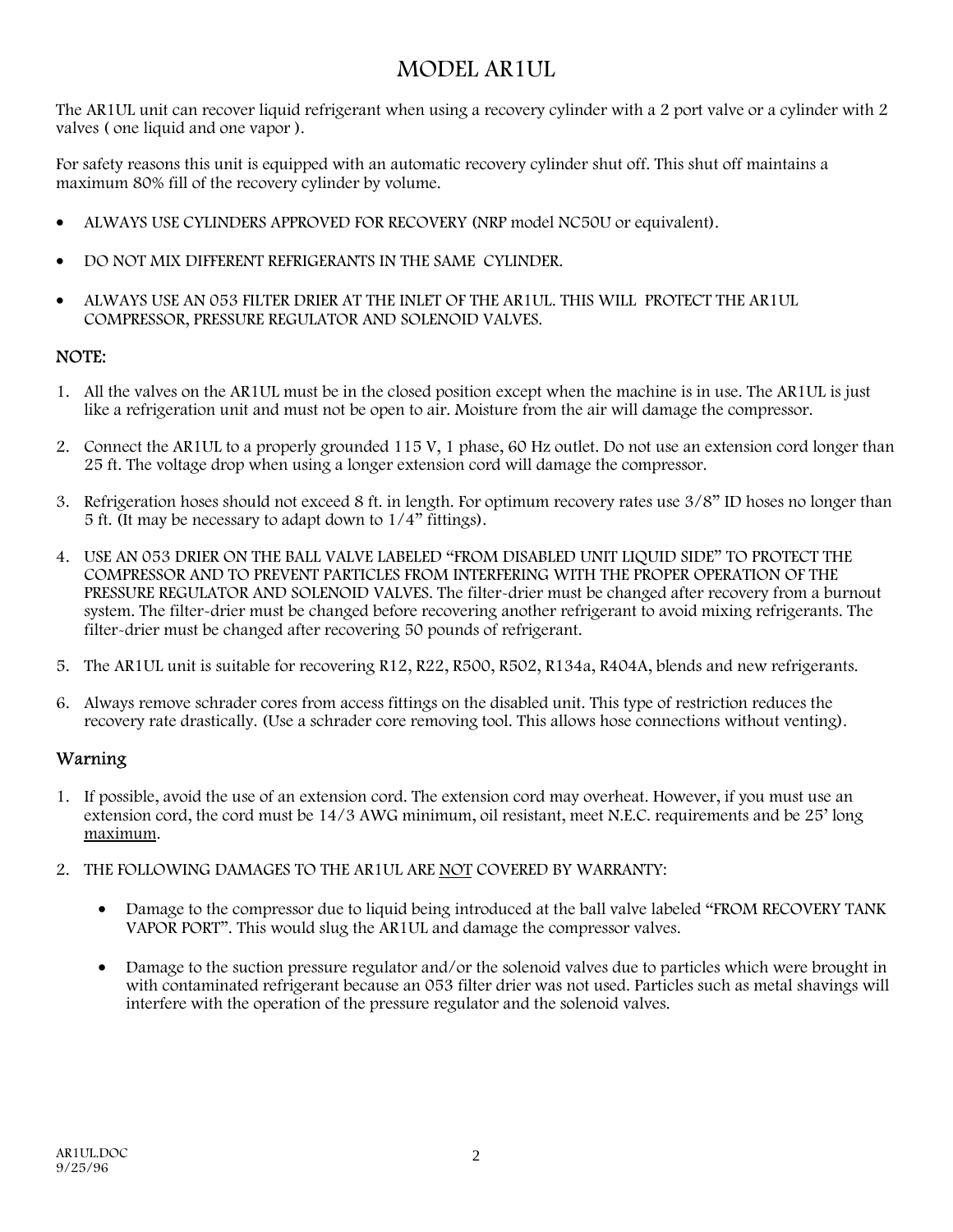## WARRANTY

NRP Recovery Equipment is warranted to be free of manufacturing defects. NRP will repair or give credit for repair at NRP's choice if any NRP Recovery Unit or accessories have manufacturing defects. Any warranty claim must be submitted in writing within one year of purchase with the copy of invoice. In no event shall NRP be liable for the cost of labor charges, lost profits, injury to good will or any other special consequential damages for defective goods, late delivery or non-delivery. There are no warranties which extend beyond the description of the face hereof, and NRP makes no warranty of merchantability or fitness for specific purpose. Warranty does not cover damage by improper operation or abuse.

## PLEASE NOTE

The AR1UL is equiped with an automatic shut off set at  $12$ " vacuum. The ARIUL may require  $2 - 3$  PSI of Positive pressure placed on the ball valve labeled "From disabled unit liquid side" to get it to restart. This is Due to the tolerance of the differential of the vacuum switch.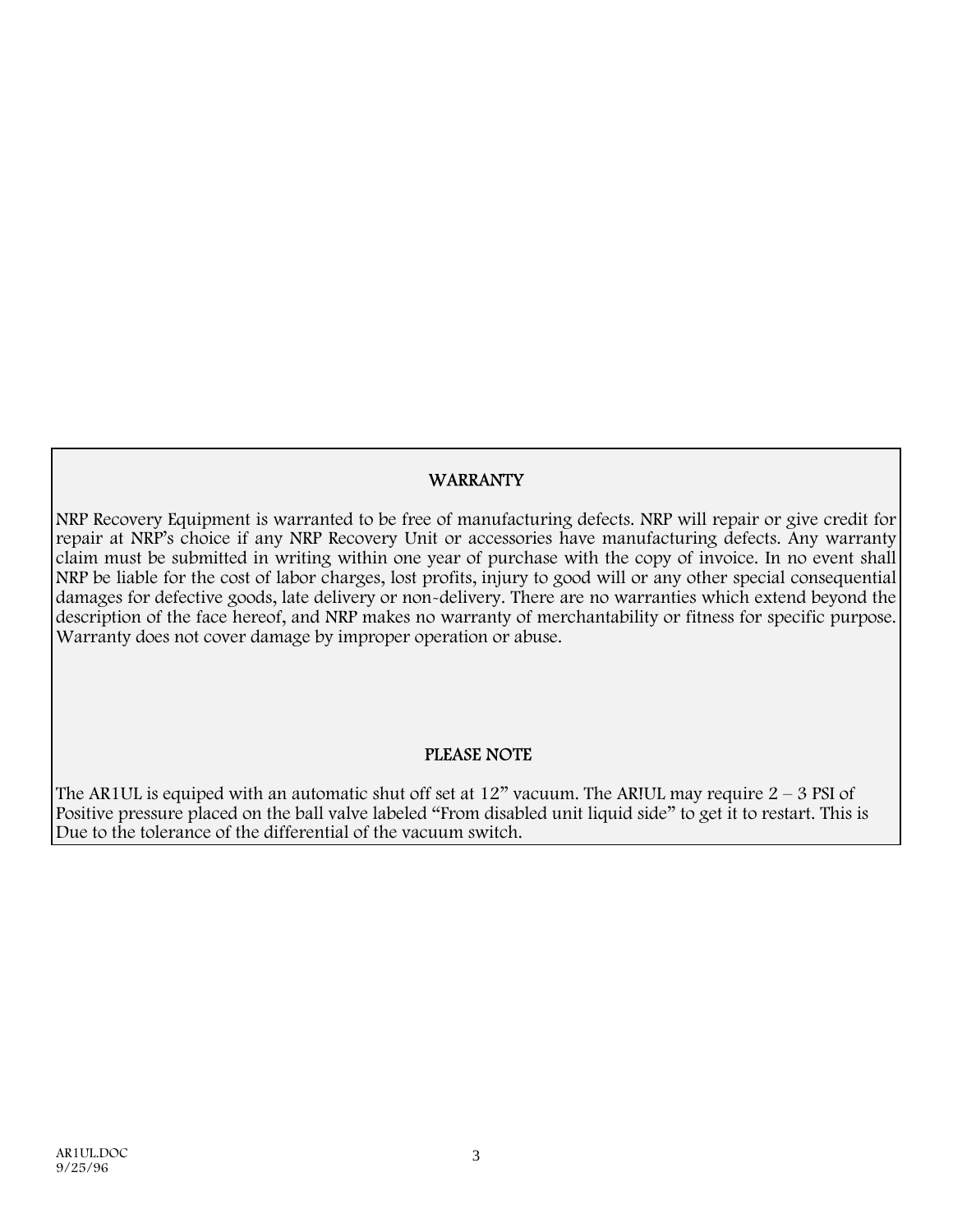#### AR1UL LIQUID AND VAPOR RECOVERY

#### Note: For Liquid Recovery Flow Diagram see Diagram (1) on page 5. For Vapor Recovery Flow Diagram see Diagram (2) on page 5.

Liquid refrigerant is transferred directly from the disabled unit through the AR1UL to the liquid port of the recovery tank at a rate of 10-12 lb./min. The recovery unit pumps vapor from the top of the cylinder to the disabled unit. This maintains a lower pressure in the cylinder than in the disabled unit which pulls liquid refrigerant to the cylinder.

- 1. Connect the disabled unit to the cylinder and the recovery unit as shown in Diagram (1). Use 3/8" hoses less than 5 feet long with 1/4" to 3/8" adapter fittings to the tank. Connect an 053 filter drier onto ball valve labeled "FROM DISABLED UNIT LIQUID SIDE" as shown. Connect the yellow float cord on the AR1UL to the float switch on the recovery cylinder. The cylinder must be standing upright.
- 2. Turn on the recovery unit. The yellow electrical cord on the AR1UL must be connected to the NC50U in order to run the unit. When the recovery tank becomes 80% full it will automatically shut off.
- 3. Open both valves on cylinder and all the ball valves on the AR1UL.
- 4. When you have recovered all the liquid from the disabled unit and there is no liquid present in the recovery unit, the AR1UL switches into vapor mode. This begins the vapor recovery process. No hoses or valve positions need to be changed.
- 5. When the pressure on the system gauge reaches 10" Hg vacuum, vapor recovery is complete. The AR1UL has a built in vacuum switch which will automatically shut the system down at 12" Hg. vacuum
- 6. When vapor transfer is complete, or the cylinder is 80% full, close all the valves and turn off the recovery unit.

#### NOTE:

The recovery flow rate is slower at inlet pressures below 0 PSIG. Hoses # 2 and #3 have no function in the vapor mode.

# AR1UL VAPOR ONLY RECOVERY

In some cases it may not be possible to recover the refrigerant in liquid form. There may not be liquid refrigerant or it has migrated to another part of the system. In such cases the refrigerant must be recovered in vapor form. Only Hose (1) and Hose (4) are used for vapor recovery. The flow of refrigerant is the same as the flow in Diagram (2).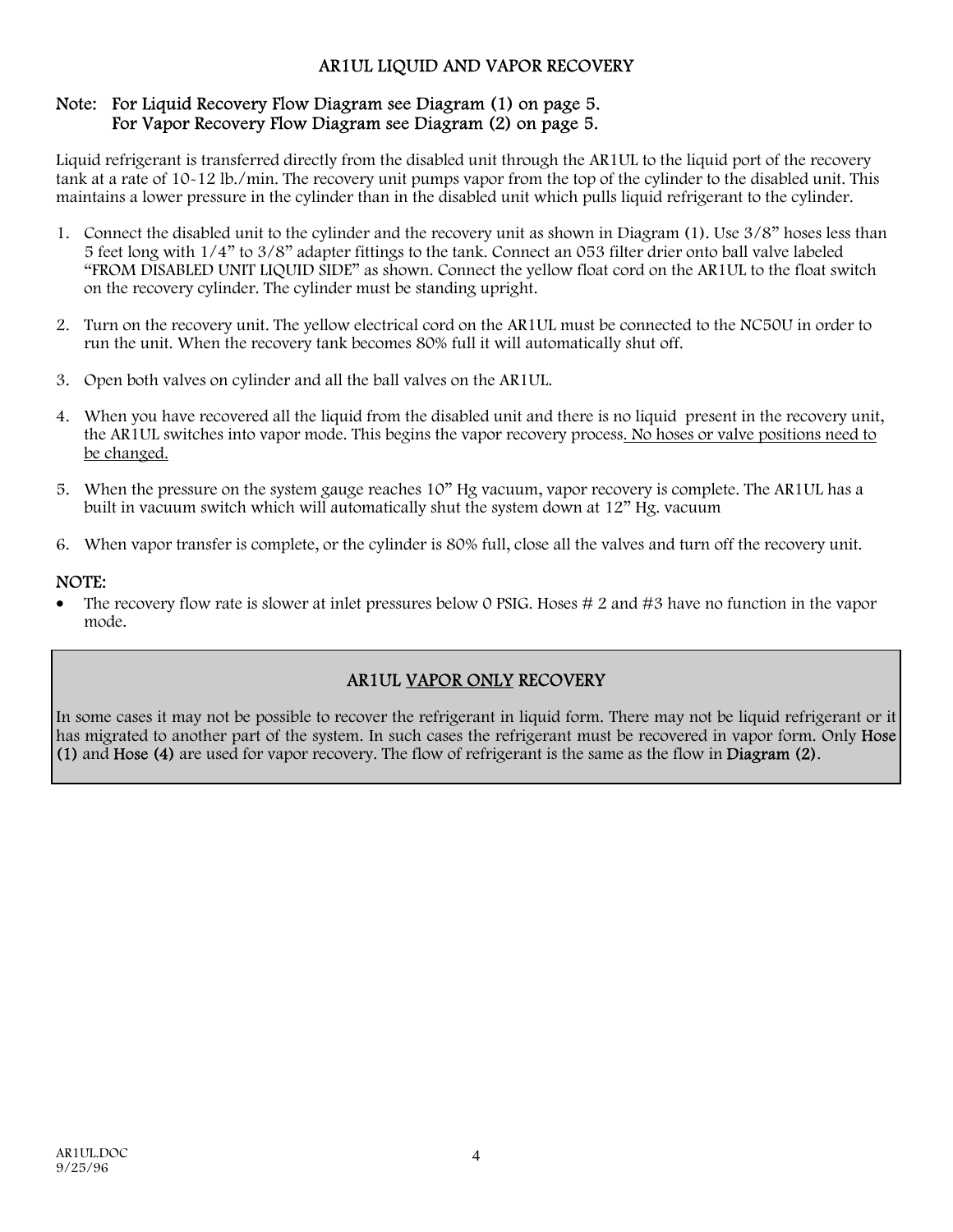